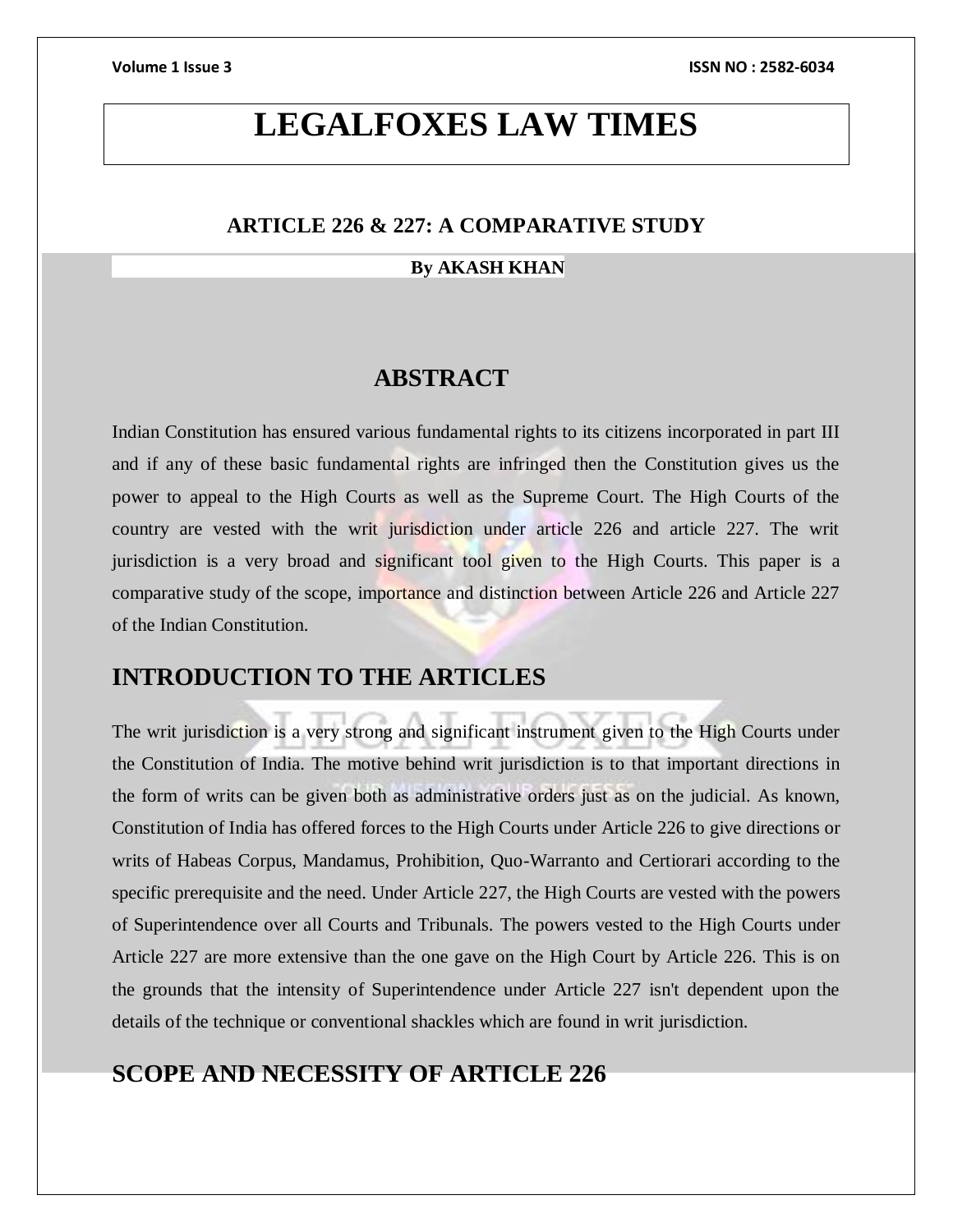The writs have been taken by India from England where they had a since a long time ago chequered history of improvement and therefore have accumulated various details. Under article 226 of the constitution, the High Court has the power to issue the writs and orders as are necessary for administrative actions and judicial or quasi-judicial action.

The Article 226 enables High Courts to give orders or writs in the nature of habeas corpus, mandamus, prohibition, quo warranto and certiorari. Such directions, writs or order might be given for the implementation of basic fundamental rights or for some other reason. It is settled that the remedy accommodated in Article 226 of the Constitution of India is an option and the High Court always had the discretion to revoke such relief in specific conditions despite the fact that a lawful right may have been encroached. Accessibility of an alternate remedy is one of such deliberation which the High Court may consider to revoke to use its jurisdiction, however this principle doesn't make a difference to the requirement of basic fundamental rights either under Article 32 or under Article 226 of the Constitution.

In every single other situation where no fundamental right is entailed, it has been decided that the High Court would not practice its jurisdiction under Article 226 when another alternative, effective legal remedy is accessible and the petitioner has not availed it, before going to the High Court. Obviously, Article 226 doesn't states on this point; it doesn't state in such a significant number of words anything about this issue, however the Courts have themselves developed this rule as a sort of deliberate limitation on their jurisdiction under Article 226.

### **Types**

### "OUR MISSION YOUR SUCCESS"

There are five types of writs –Habeas corpus , Quo-warranto , Mandamus , Certiorari and Prohibition.

### *Habeas corpus.*

The latin term habeas corpus signifies 'you should have the body ' and a writ for securing the liberty or freedom was called habeas corpus ad subjiciendum. By this writ the court coordinates the individual or authority who has kept someone else to bring the body of the detainee before the court in order to empower the court to decide the legitimacy, jurisdiction or justification for such confinement. The important point of the writ is to guarantee quick judicial review of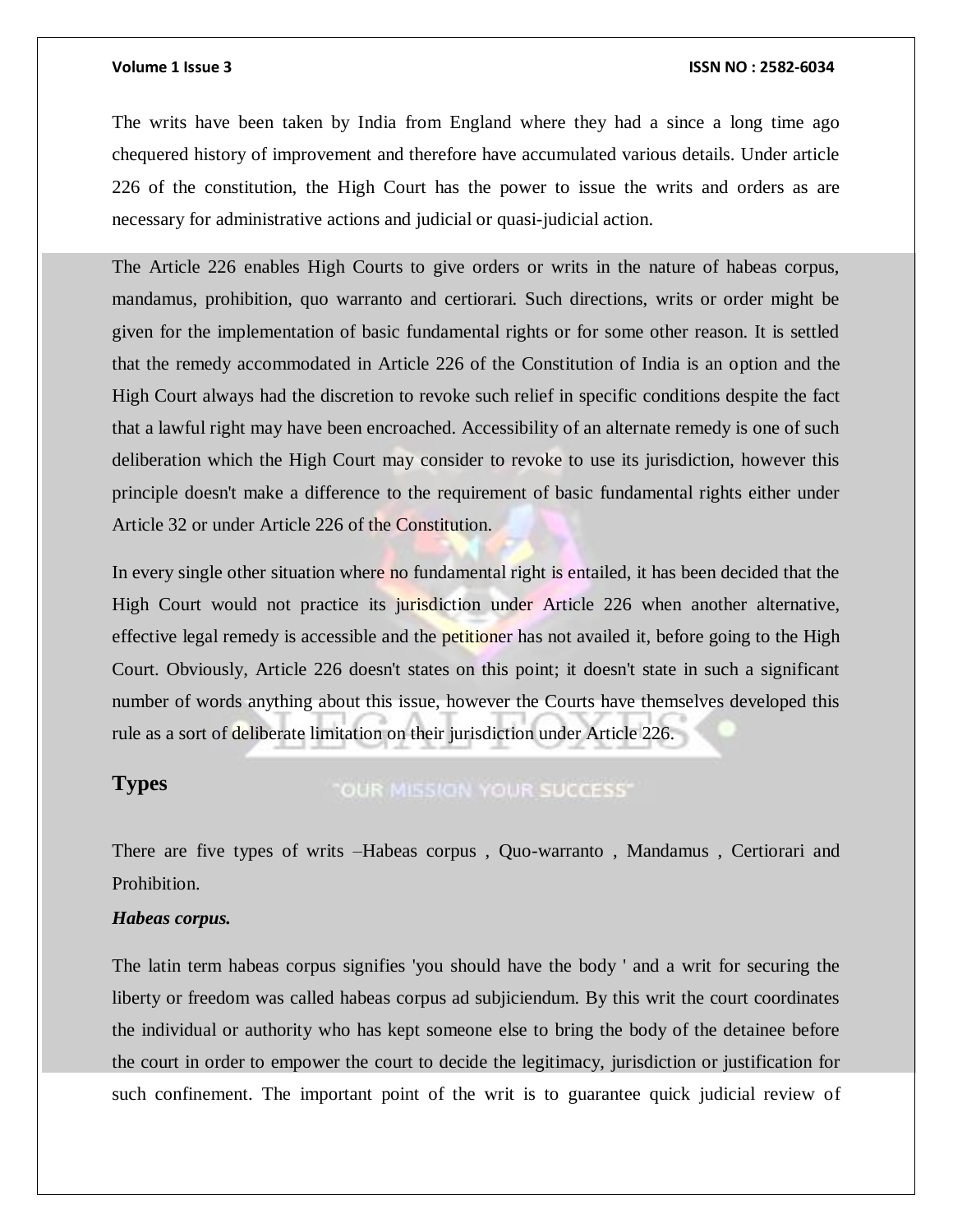supposed unlawful detainment on freedom or liberty of the detainee or confinement. The incredible estimation of the writ is that it empowers quick assurance of the right of an individual with respect to his liberty. Under Article 22, an individual arrested is required to be presented before a judge inside 24 hours of his arrest, and inability to do so would qualifies the arrested individual for be discharged.Habeas corpus can't be conceded where an individual has been committed to custody under an order from a court when at prima facie the order doesn't have all the earmarks of being without jurisdiction or entirely illicit. Writ of habeas corpus can be summoned against the state as well as against any person who is holding any individual in unlawful care or detainment. In such conditions it is the obligation of the police to put forth important attempts to see that the detention is got discharged yet , if in spite of such endeavours, if an individual isn't found, the police can't be put constrained to do impossible.<sup>1</sup>

In **Gopalanvs Government of India**, the Supreme Court held that the earliest date to which to the legality of detention might be examined is the date on which the application for the same is made to the court.

#### **QUO WARRANTO:**

l

The term quo warranto means 'what is your authority'. The writ of quo warranto is used to judicially control executive activity in the matter of making appointments to public offices under important statutory provisions. The writ is additionally used to shield an employee from the holder of a public office to which he has no right. The writ asks the holder of a public office to show to the court under what authority he is holding the workplace being referred to. If the person isn't qualified for the office or workplace, the court may restrict him from acting in the workplace and may likewise proclaim the workplace to be empty. The writ procedures not just give a weapon to control the official from making appointments to public office against law yet additionally will in general protect people in general from being denied of public office to which he/she has a right

Quo warranto obstructs illegal usurpation of public office by any person. The important components to be fulfilled by the court before giving a writ is that the workplace being referred

<sup>1</sup> Available a[t https://www.lawjugaad.com/article-226-of-indian-constitution-with-explanation-and-notes/](https://www.lawjugaad.com/article-226-of-indian-constitution-with-explanation-and-notes/) (26/2/20)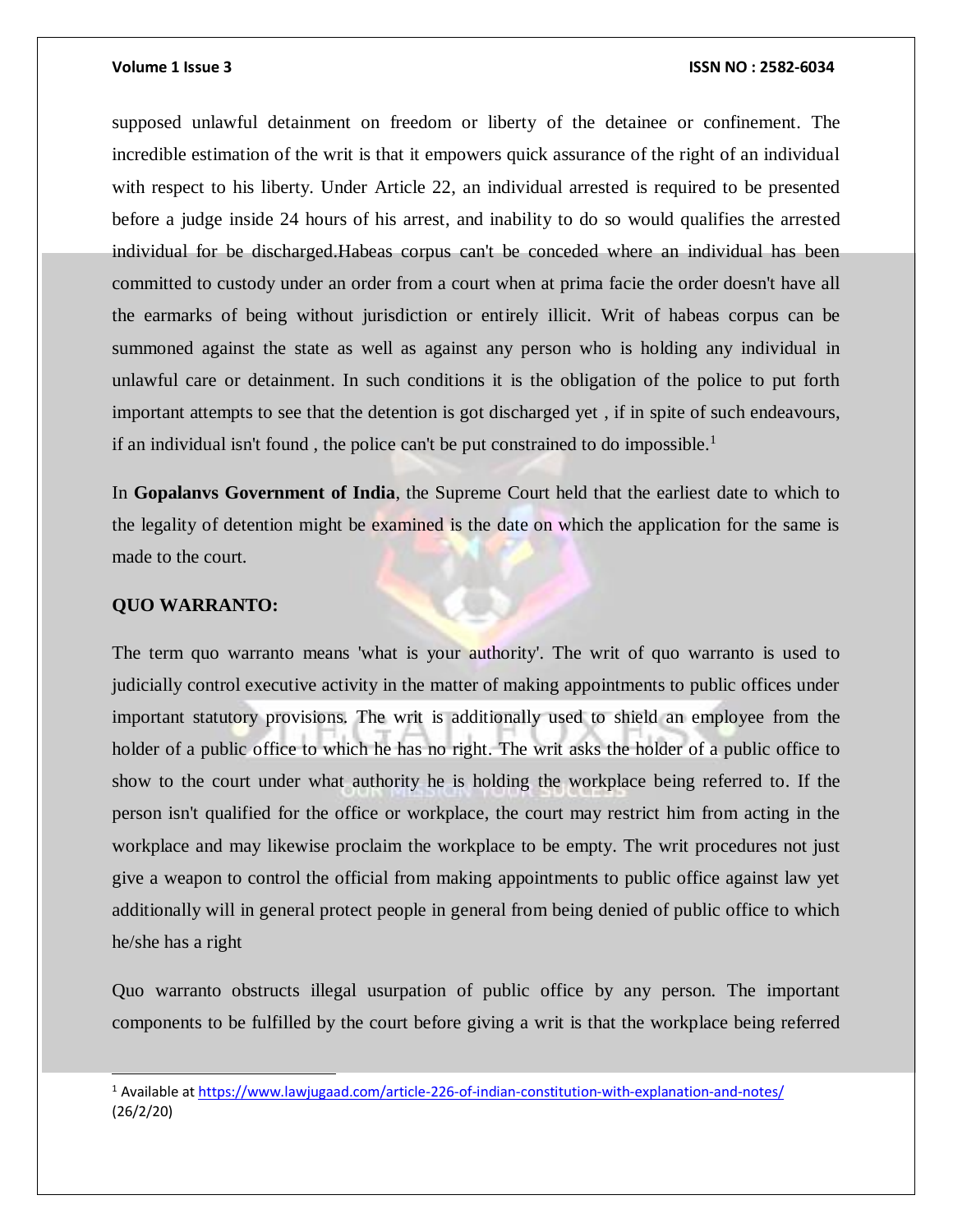to must be public, made by the constitution or a law and the individual holding the workplace isn't legally qualified to hold the workplace in clear violation of provisions of the law or Constitution. It is the individual against whom writ of quo warranto is coordinated, who is required to appear by what authority the individual is qualified for holding the office. While giving such a writ , the High court just makes an open declaration of the illegality of the appointment.<sup>2</sup>

In **LAKHAN PAL vs A.N. RAY** (1975), A.N. Ray was appointed as C.J.I. ignoring the 3 senior judges , the Supreme Court quashed the petition on the ground that the writ would not serve the purpose since the 3 senior judges has already resigned.

#### **MANDAMUS**

The expression Mandamus is latin term which means 'we command'. Mandamus is a judicial order issued by a court to any statutory or non-statutory authority to carryout a public duty imposed by law. For instance, when a body discards to decide an issue which it is bound to decide, it can be ordered to decide on the same.

Mandamus can be issued when the Government repudiates to itself a jurisdiction which it doubtlessly has under the law, or where an authority vested with a power inappropriately revokes to exercise it. The objective of mandamus is to keep the public authorities within restrictions of their jurisdiction while practicing public function. Mandamus can be issued to any authority in regard of the function – legislative, administrative, quasi-judicial, judicial. Mandamus is not issued when Government is under no obligation under the law. It is an important writ to check arbitrariness of administrative action. It is popularly known as a 'Writ of Justice'.

In **Gujarat State Financial Corporation** vs **Lotus Hotel Ltd**., the corporation entered into an agreement with Lotus Hotels to provide finance for construction of a hotel and did not release the funds. The Gujarat High Court issued the writ of Mandamus to release the fund as agreed.

#### **CERTIORARI**

l

<sup>2</sup> Available at https://www.lawjugaad.com/article-226-of-indian-constitution-with-explanation-andnotes/(27/2/20)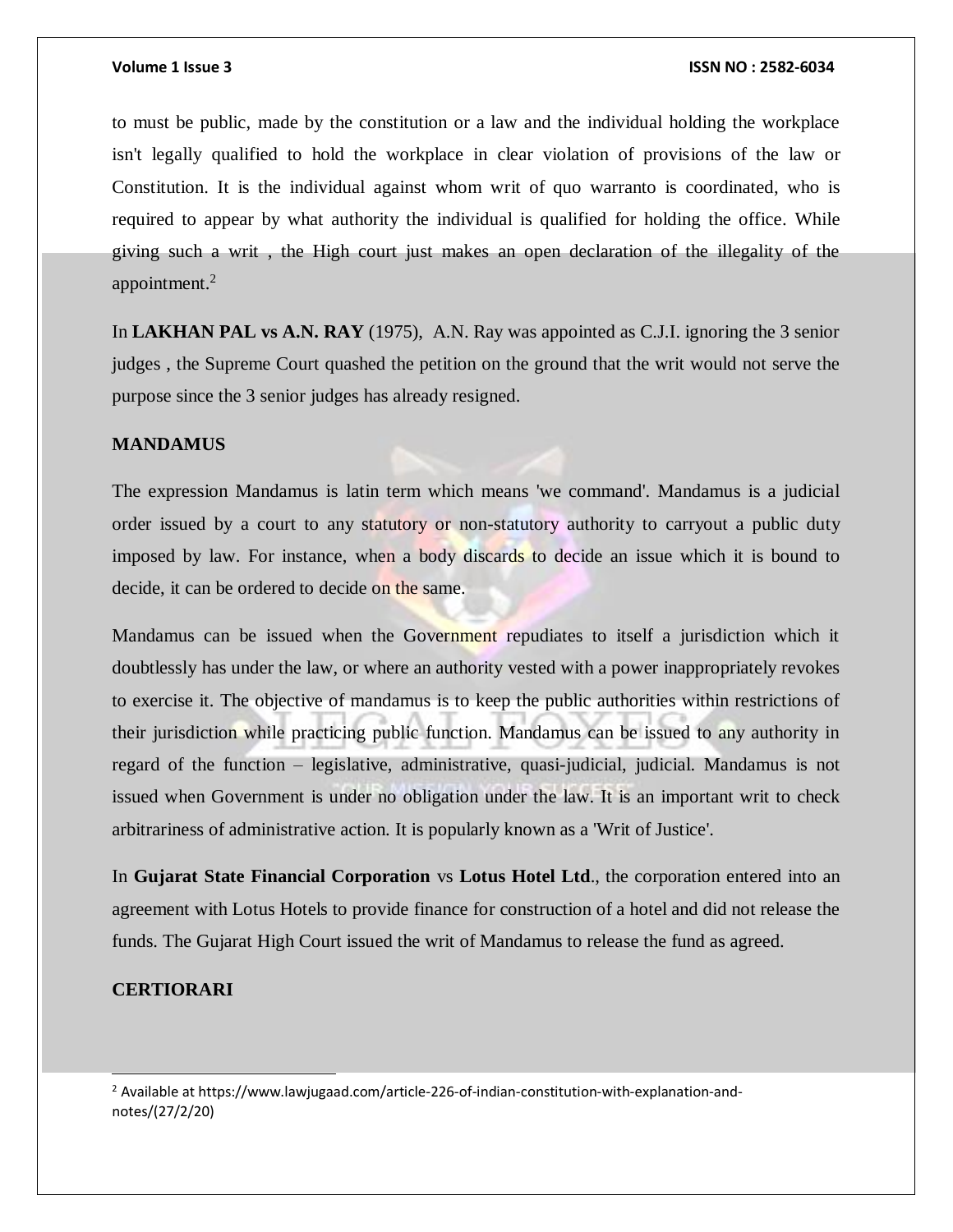'Certiorari' is a latin word which means 'to be informed of'. This writ empowers the Supreme Court and High Court over the lower Court to correct the illegality of their order. Certiorari is an order or command by the Supreme Court or High Court to lower court or quasi-judicial or administrative body.The lower court is directed to transmit the records to check whether the order given by such authority is unlawful or against the principle of Natural Justice. Grounds for issuing writ of Certiorari are:

- Judicial error or lack of jurisdiction.
- If the authority is incompetent.
- Improper Constitution of such authority.
- Jurisdiction is unconstitutional.
- Violation of the principles of Natural Justice.

In **A.K. KRIPAK vs U.O.I.** (1970), The Supreme Court issued the writ of certiorari to quash the selection list of the Indian Forest Service on the ground that one of the selected candidate was ex-officio member of the selection committee.

### **PROHIBITION**

It is issued to prevent the decision or administration action so that it cannot proceed further while the writ of certiorari to quash the decision already given.

Writ of Prohibition means to forbidden or to stop andis popularly known as 'stay order'. This writ is issued when a subordinate court or a tribunal tries to transgress the limits or powers vested in it. The writ of Prohibition is issued by the High courts or the Supreme Court to any subordinate court or quasi-judicial body prohibiting from continuing the proceedings in a specific case, where it has no jurisdiction. After the issue of this writ, proceedings in the lower court and so on comes to a stop.

### **Power of H.C. to make writs and orders in Income-tax contexts.**

The High Court may issue a writ of prohibition to preclude the income-tax authorities from acting in abundance of their jurisdiction, or a writ of mandamus or a writ of certiorari under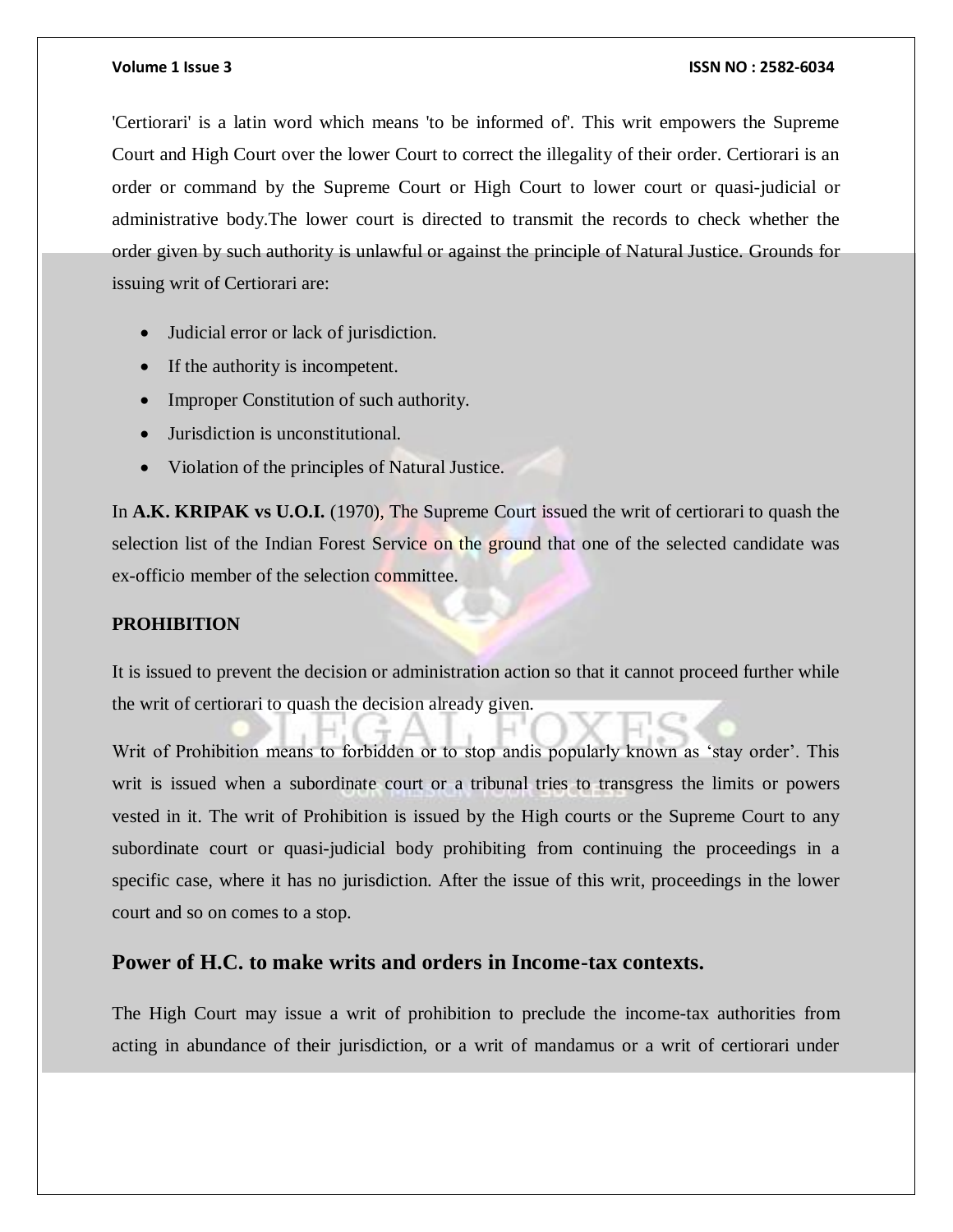Article 226 of the Constitution to propel the income tax authorities to play out their legal duties or to refund the money illegitimately recovered from the petitioner.

Further, the High Court can issue a writ of certiorari to suppress quasi-judicial proceedings taken by the income-tax authorities without the jurisdiction or in overabundance of jurisdiction, or to subdue an order that is vitiated by a mistake evident on the essence of the record or which is passed infringing the principles of natural justice, or to suppress an order that has been given by violating natural justice or constitution. The Court will meddle by a writ if the action is mala fide or doesn't comply to the legal requirements, or if the activity adds up to simply an exercise in impotence.<sup>3</sup>

### **Court review of order**

 $\overline{a}$ 

The High Court is responsible to review its order in a writ appeal. A subsequent writ petition challenging a similar order on various grounds would not be engaged. Dismissal of a writ petition by High Court on merits — regardless of whether after contest, or without notice to the opposite side but by a speaking order — bars an appeal to the Supreme Court under Article 32; the only remedy of the petitioner is to appeal against the command for dismissal. If the Court dismisses a writ petition at the very admission stage or in the wake of issuing a rule nisi, it should record the reasons behind such dismissal.

The Madras High Court held in **Aditanar Educational Institution vs Assistant Director of Income-Tax** that the relief under Article 226 of the Constitution of India can be allowed notwithstanding the accessibility of alternate remedy under the statute, just depending on undisputed facts. At the point when the High Court finds that factual disputes are present, it would not be wise to deal with them in a writ appeal.

# **SCOPE AND NECESSITY OF ARTICLE 227**

Article 227 of the Constitution of India confers on each High Court the power of superintendence over all the courts and tribunals all through the territories according to which it exercises jurisdiction aside from any court or tribunal constituted under any law in relation to armed forces. Without prejudice such power to the High Court has been conferred with certain

<sup>&</sup>lt;sup>3</sup> TG GROUP, ARTICLE 226-POWER OF HIGH COURTS TO ISSUE WRITS AND ORDERS, (JUNE 4,2020, 10:00 P.M.),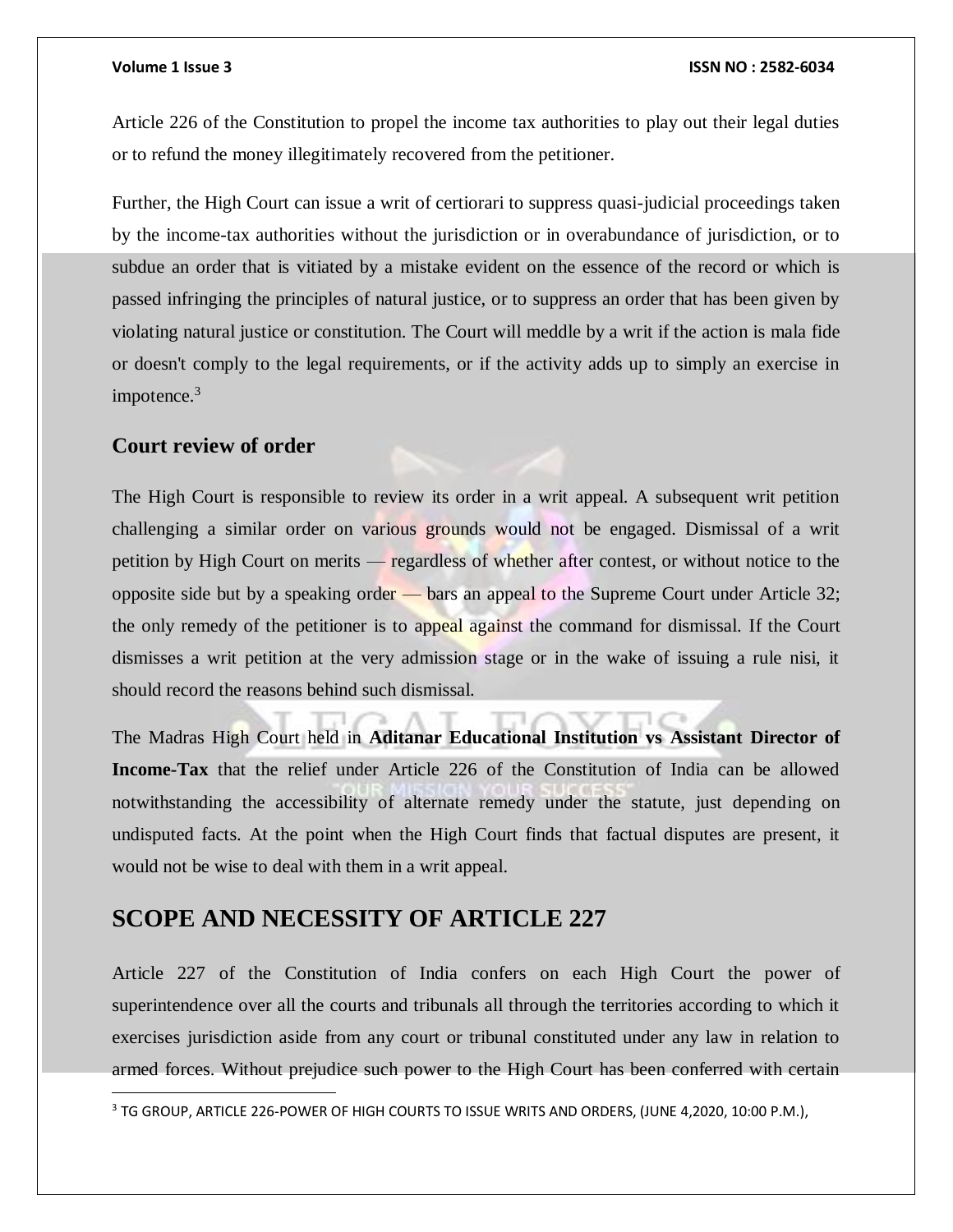$\overline{a}$ 

#### **Volume 1 Issue 3 ISSN NO : 2582-6034**

particular powers by sub-Articles (2) and (3) of Article 227. It is all around settled that the power of superintendence conferred on the High Court is judicial and administrative, and is capable for being summoned at the instance of any individual aggrieved or may even be exercised suomotu. The vital thought behind vesting such wide power of superintendence in the High Court is paving the way of justice and expelling any snags in that. The power under Article 227 is more extensive than the one conferred on the High Court by Article 226 as in the power of superintendence isn't dependent upon those technicalities of procedure which are to be found in certiorari jurisdiction. Else the parameters summoning the exercise of power are practically comparable.

The historical backdrop of supervisory jurisdiction practiced by the High Court, and how the jurisdiction has culminated into its current shape under Article 227 of the Constitution, was followed in **Waryam Singh and Another. VsAmarnath and Another.** (1954). The jurisdiction can be followed back to Section 15 of High Courts Act 1861 which gave a power of superintendence to the High Court separated from and autonomously of the provisions of different laws conferring revisional jurisdiction on the High Court. Section 107 of the Government of India Act 1915 and afterward Section 224 of the Government of India Act 1935, were likewise worded and replicated the antecedent provision. In any case, sub-section (2) was incorporated in Section 224 which restricted the jurisdiction of the High Court to such decisions of the inferior courts which were not in any case subject to revision or appeal. That restrictions had not been conveyed forward in Article 227 of the Constitution.<sup>4</sup>

In **Chandrasekhar Singh and Ors. Vs Siva Ram Singh and Ors**.,(1979), the extent of jurisdiction under Article 227 of the Constitution of India came up for the consideration of this Court with regards to Sections 435 and 439 of the Criminal Procedure Code which precludes a second revision of the High Court against judgement in first revision rendered by the Sessions Judge. On a review of prior judgements, the three Judges Bench summarized the situation of law as under:

(I) that the powers conferred on the High Court under Article 227 of the Constitution of India can't, in any capacity, be reduced by the provision of the Code of Criminal technique;

<sup>4</sup> WARYAM SINGH AND ANOTHER VS AMARNATH AND ANOTHER,1954 AIR 215, 1954 SCR 565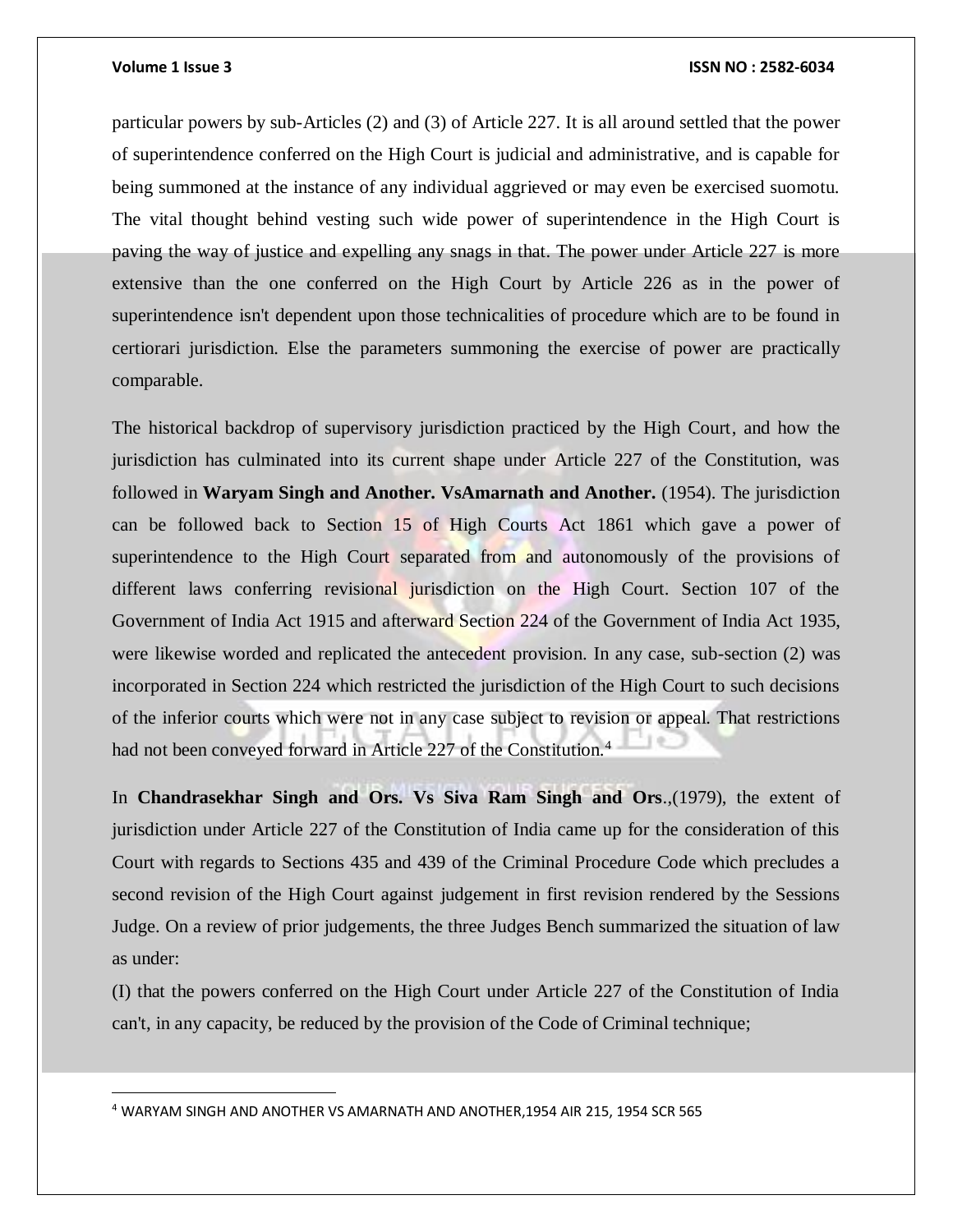(ii) the extent of impedance by the High Court under Article 227 is confined. The power of superintendence conferred by Article 227 to the High Courts is to be exercised sparingly and just in suitable cases so as to keep the subordinate Courts inside the limits of their authority and not for rectifying mere errors;

(iii) that the intensity of judicial interference under Article 227 of the Constitution isn't more significant than the power conferred under Article 226 of the Constitution of India;

(iv) that the power of superintendence under Article 227 of the Constitution of India can't be conjured to correct an error of fact which just a Superior Court can do in exercise of its statutory power as the Court of Appeal; the High Court cannot, in exercise of its jurisdiction under Article 227, convert itself into a Court of Appeal.<sup>5</sup>

# **DIFFERENCE BETWEEN BOTH THE ARTICLES**

The distinction between Articles 226 and 227 of the Constitution of India was well brought out in the case of **UmajiKeshaoMeshram and Ors. Vs Smt. Radhikabai and Anr**., (1986). Procedures under Article 226 are in exercise of the original jurisdiction of the High Court while procedures under Article 227 of the Constitution are not original but rather just supervisory. Article 227 generously recreates the provisions of Section 107 of the Government of India Act, 1915 aside from that the power of superintendence has been stretched out by this Article to tribunals too. In spite of the fact that the power is likened to that of an ordinary court of appeal, yet the power incorporated under Article 227 is planned to be utilized sparingly and just in suitable cases to keep the subordinate courts and tribunals inside the limits of their authority and not for correcting errors. The power can be exercised in cases occasioning grave foul injustice or failed to provide justice, for example, when (I) the court or tribunals has assumed of the jurisdiction which it doesn't have, (ii) has neglected to practice a jurisdiction which it has, such disappointment occasioning a failure to give justice, and (iii) the jurisdiction however accessible is being practiced in a way which tantamounts to violating the restrictions of jurisdiction.<sup>6</sup> Upon a review of the decided cases and a study of the occasions wherein the High Courts have practiced jurisdiction to order a writ of certiorari or to exercise supervisory jurisdiction under

<sup>&</sup>lt;sup>5</sup> CHANDRASHEKHAR SINGH & ORS. VS SIYA RAM SINGH & ORS., 1979 AIR, 1979 SCR (1) 947

<sup>6</sup> UMAJI KESHAO MESHARAM & ORS. VS RADHIKABAI W/O ANANDRAO BANAPURKAR &ANR.,1986 AIR 1272, 1986 SCR (1) 731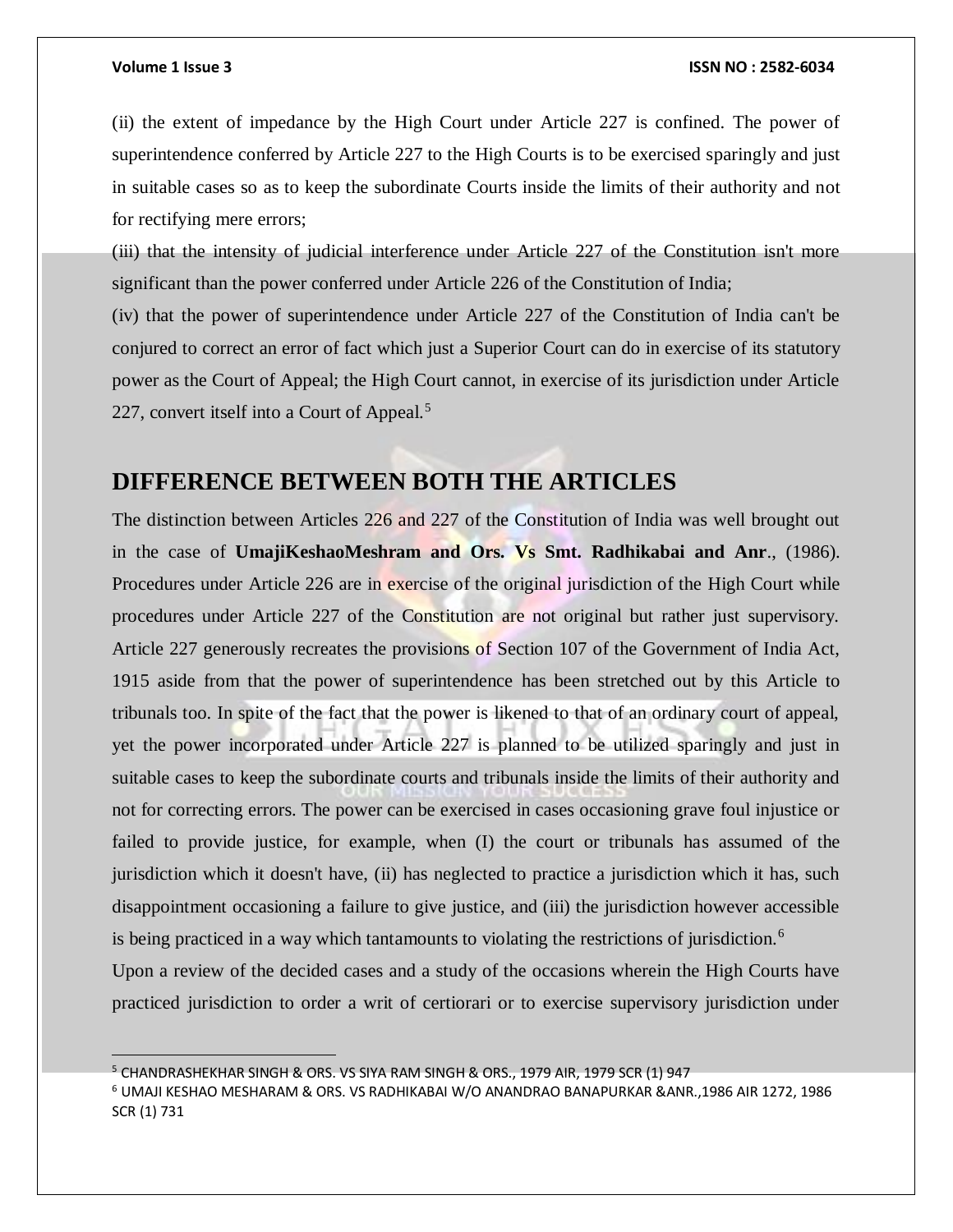Article 227 in the given realities and conditions in an assortment of cases, it appears that the differentiation between the two jurisdiction stands nearly demolished in practice. Most likely, this is the reason behind why it has gotten customary with the lawyers labelling their petitions as commonly under Articles 226 and 227 of the Constitution, however such practice has been expostulated in some legal proclamation. Without going into the technicality of the subject, we dare to express the expansive general distinction between the two jurisdictions. Firstly, the writ of certiorari is an exercise of original jurisdiction by the High Court whereas supervisory jurisdiction under Article 227 isn't an original jurisdiction and in this sense it is likened to appellate or corrective jurisdiction. Secondly, in a writ of certiorari, the record of the procedures having been certified and sent up by the subordinate court or tribunal to the High Court, the High Court whenever slanted to practice its jurisdiction, may just invalidate or subdue the proceedings and then do no more. In exercise of the supervisory jurisdiction the High Court may not just subdue or put aside the decried proceedings, judgment or order however it might likewise make such directions as the facts and conditions of the case may warrant, might be by method of directing the subordinate court or tribunal to the way in which it would now continue further or once again as commended to or guided by the High Court. In suitable cases the High Court, while practicing supervisory jurisdiction, may substitute such its very own decisions instead of the impugned decision, as the subordinate court or tribunal ought to have made. In conclusion, the jurisdiction under Article 226 of the Constitution is fit for being exercised on a petition made by or for the benefit of the party aggrieved; the supervisory jurisdiction is fit for being practiced suomotu also.<sup>7</sup>

### "OUR MISSION YOUR SUCCESS"

## **Conclusion.**

 $\overline{a}$ 

The jurisdiction of Articles 226 and 227 of the Constitution is huge and must be exercised sparingly. It very well may be exercised in correcting the errors of jurisdiction, however not to disturb pure findings of the fact, which is inside the province of an appellate court only. This is the exactly where the power of correction comes into picture. The reason for correction or revision is to empower the revision court to fulfil its objective with regards to the accuracy, legality or decency of any discovering, sentence or order recorded or passed and concerning the regularity of any proceedings of the subordinate court. The jurisdiction of Article 226 can't be